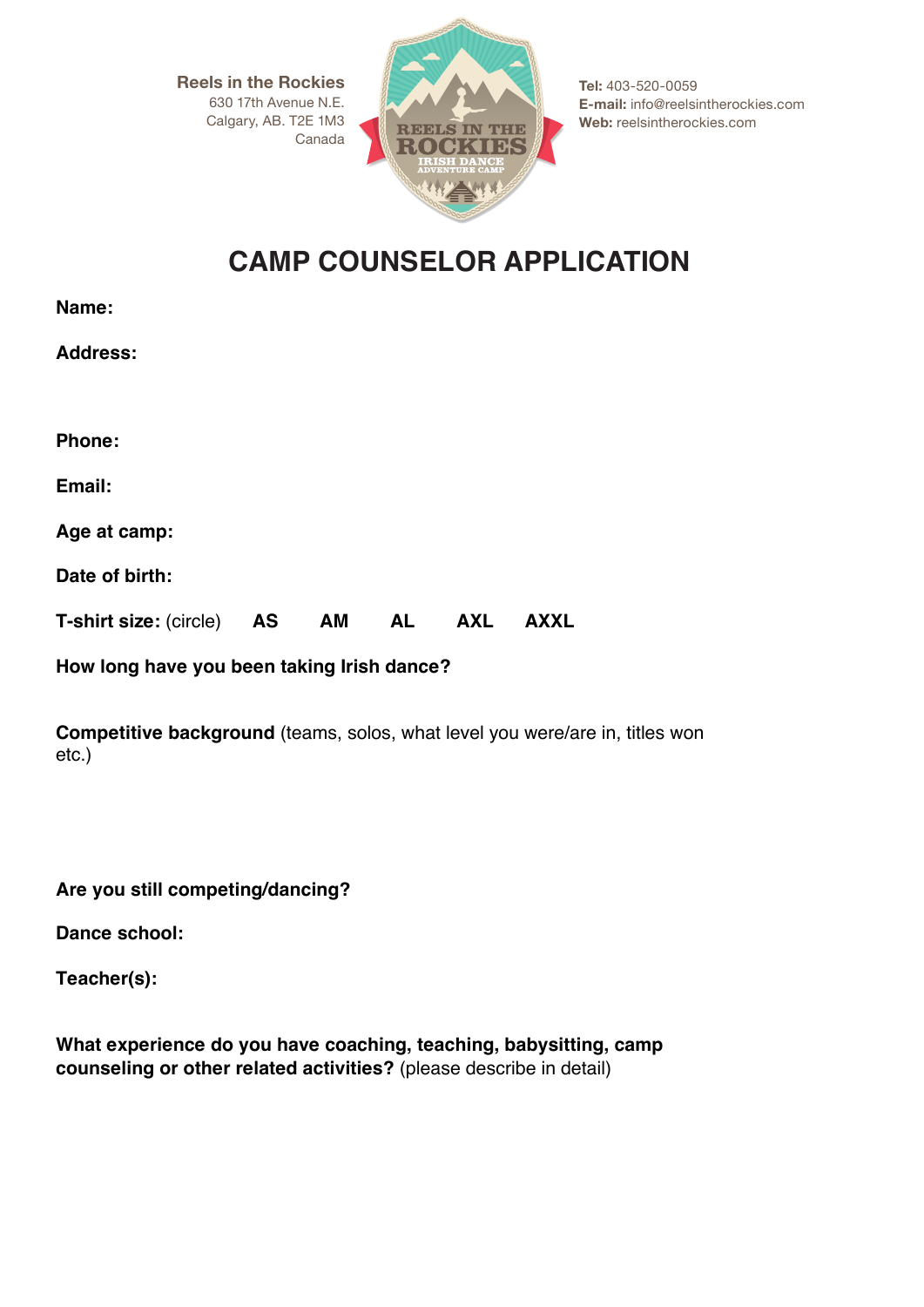**Professional dance experience?** (shows etc.)

**Please list any other life or dance experiences that you feel would benefit you in a role as an Irish dance camp counselor?**

**Education:**

**Work Experience:**

**References:** (Please provide contact details and description of 2 references from outside Irish dancing)

**Reels in the Rockies**

630 17th Avenue N.E. Calgary, AB. T2E 1M3

Tel: 403-520-0059 E-mail: info@reelsintherockies.com Web: reelsintherockies.com